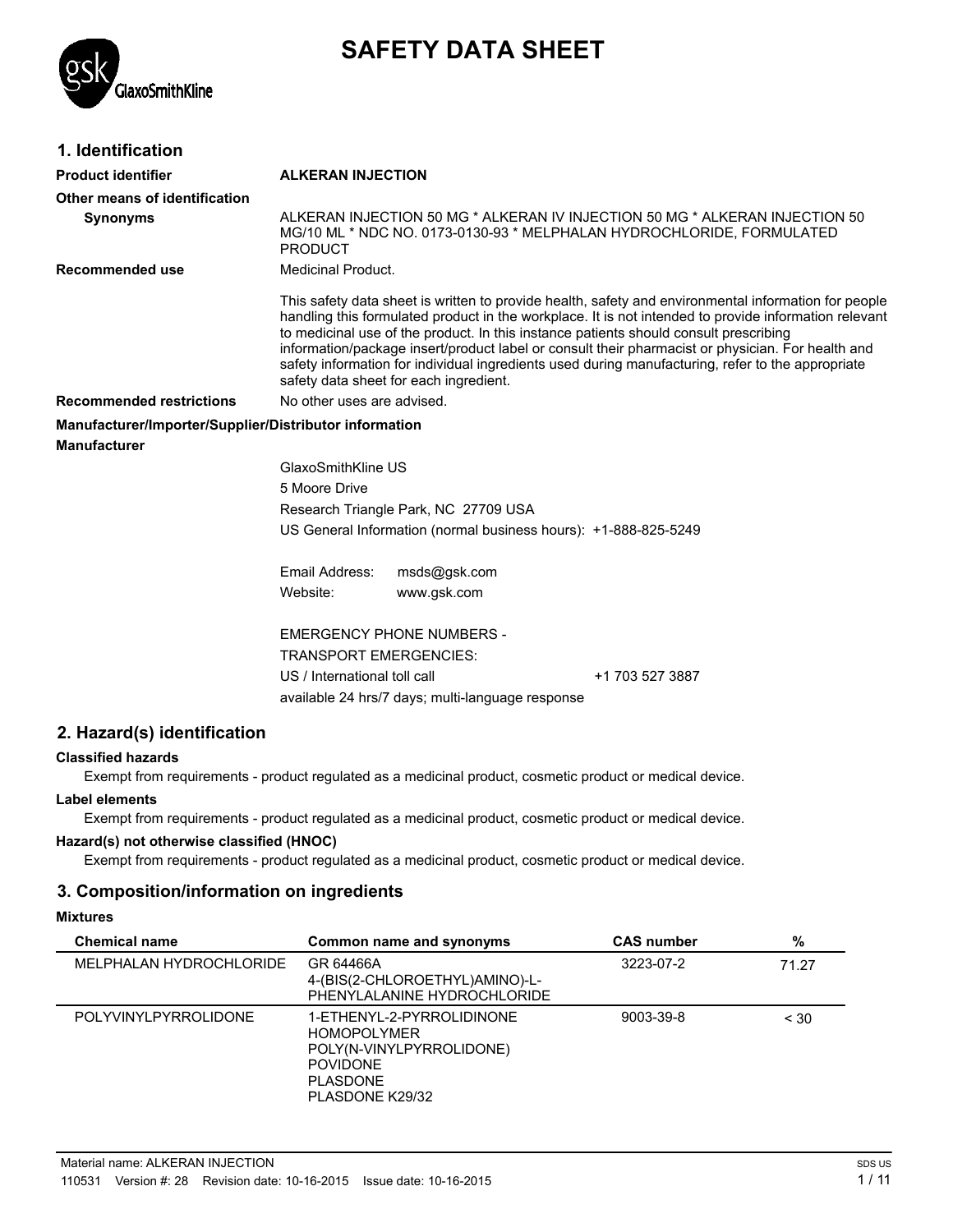| <b>Chemical name</b>     | Common name and synonyms                                                                                                 | <b>CAS number</b> | %      |
|--------------------------|--------------------------------------------------------------------------------------------------------------------------|-------------------|--------|
| <b>HYDROCHLORIC ACID</b> | HYDROCHLORIC ACID SOLUTIONS<br>RTECS MW4025000<br>MURIATIC ACID<br>AQUEOUS HYDROGEN CHLORIDE<br>CHLOROHYDRIC ACID<br>HCL | 7647-01-0         | < 0.25 |

\*Designates that a specific chemical identity and/or percentage of composition has been withheld as a trade secret.

#### **4. First-aid measures**

| <b>Inhalation</b>                                                            | Move to fresh air. If breathing is difficult, trained personnel should give oxygen. Call a physician if<br>symptoms develop or persist. Under normal conditions of intended use, this material is not<br>expected to be an inhalation hazard.                                                                                                                                                                                                                                                                                                                         |
|------------------------------------------------------------------------------|-----------------------------------------------------------------------------------------------------------------------------------------------------------------------------------------------------------------------------------------------------------------------------------------------------------------------------------------------------------------------------------------------------------------------------------------------------------------------------------------------------------------------------------------------------------------------|
| <b>Skin contact</b>                                                          | Immediately flush skin with plenty of water. Take off contaminated clothing and wash before reuse.<br>Get medical attention if irritation develops and persists.                                                                                                                                                                                                                                                                                                                                                                                                      |
| Eye contact                                                                  | Rinse thoroughly with plenty of water for at least 15 minutes and consult a physician.                                                                                                                                                                                                                                                                                                                                                                                                                                                                                |
| Ingestion                                                                    | If swallowed, rinse mouth with water (only if the person is conscious). If ingestion of a large<br>amount does occur, call a poison control center immediately. Do not induce vomiting without<br>advice from poison control center.                                                                                                                                                                                                                                                                                                                                  |
| <b>Most important</b><br>symptoms/effects, acute and<br>delayed              | Accidental exposure or contact might produce: Nausea, vomiting., symptoms of hypersensitivity<br>(such as skin rash, hives, itching), anaemia, diarrhoea.                                                                                                                                                                                                                                                                                                                                                                                                             |
| Indication of immediate<br>medical attention and special<br>treatment needed | No specific antidotes are recommended. Treat according to locally accepted protocols. For<br>additional guidance, refer to the current prescribing information or to the local poison control<br>information center.                                                                                                                                                                                                                                                                                                                                                  |
| <b>General information</b>                                                   | In the case of accident or if you feel unwell, seek medical advice immediately (show the label<br>where possible). Ensure that medical personnel are aware of the material(s) involved, and take<br>precautions to protect themselves. Following assessment, if the risk of exposure is considered<br>significant then a health record should be maintained for exposed individuals to document periods<br>of exposure. This record should be retained for at least 30 years after exposure ceases (or<br>according local regulatory requirements if more stringent). |
| 5. Fire-fighting measures                                                    |                                                                                                                                                                                                                                                                                                                                                                                                                                                                                                                                                                       |
| <u>Cuitabla avtinaujabina maalia .</u>                                       | Algobal registent form Water Feam Drupbemisel pouder Carbon dioxide (CO2)                                                                                                                                                                                                                                                                                                                                                                                                                                                                                             |

| Suitable extinguishing media                                     | Alcohol resistant foam. Water. Foam. Dry chemical powder. Carbon dioxide (CO2).               |
|------------------------------------------------------------------|-----------------------------------------------------------------------------------------------|
| Unsuitable extinguishing<br>media                                | None known.                                                                                   |
| Specific hazards arising from<br>the chemical                    | During fire, gases hazardous to health may be formed.                                         |
| Special protective equipment<br>and precautions for firefighters | Self-contained breathing apparatus and full protective clothing must be worn in case of fire. |
| <b>Fire fighting</b><br>equipment/instructions                   | Move containers from fire area if you can do so without risk.                                 |
| <b>Specific methods</b>                                          | Use standard firefighting procedures and consider the hazards of other involved materials.    |
| <b>General fire hazards</b>                                      | No unusual fire or explosion hazards noted.                                                   |

## **6. Accidental release measures**

| <b>Personal precautions.</b><br>protective equipment and<br>emergency procedures | Keep unnecessary personnel away. Keep people away from and upwind of spill/leak. Wear<br>appropriate protective equipment and clothing during clean-up. Ensure adequate ventilation. Local<br>authorities should be advised if significant spillages cannot be contained. For personal protection,<br>see section 8 of the SDS. |
|----------------------------------------------------------------------------------|---------------------------------------------------------------------------------------------------------------------------------------------------------------------------------------------------------------------------------------------------------------------------------------------------------------------------------|
| Methods and materials for<br>containment and cleaning up                         | Stop the flow of material, if this is without risk. Prevent entry into waterways, sewer, basements or<br>confined areas. Following product recovery, flush area with water.                                                                                                                                                     |
| <b>Environmental precautions</b>                                                 | Avoid release to the environment. Prevent further leakage or spillage if safe to do so. Avoid<br>discharge into drains, water courses or onto the ground. Inform appropriate managerial or<br>supervisory personnel of all environmental releases.                                                                              |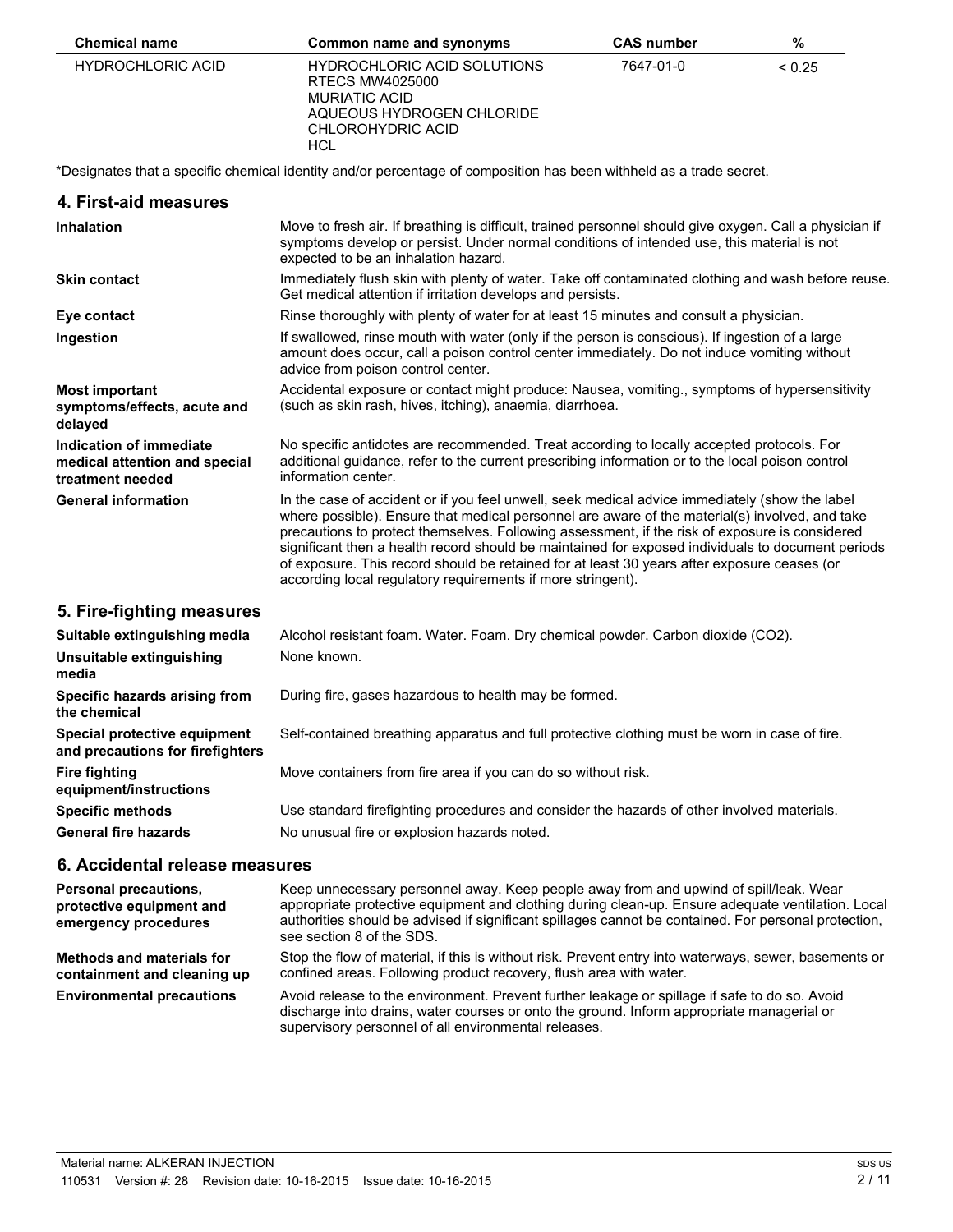## **7. Handling and storage**

**Precautions for safe handling**

Obtain special instructions before use. Do not handle until all safety precautions have been read and understood. Avoid prolonged exposure. Do not taste or swallow. When using, do not eat, drink or smoke. Pregnant or breastfeeding women must not handle this product. Should be handled in closed systems, if possible. Provide adequate ventilation. Wear appropriate personal protective equipment. Wash hands thoroughly after handling. Avoid release to the environment. Observe good industrial hygiene practices.

**Conditions for safe storage, including any incompatibilities**

Store locked up. To maintain product quality, do not store in heat or direct sunlight. Store in original tightly closed container. Store away from incompatible materials (see Section 10 of the SDS).

## **8. Exposure controls/personal protection**

#### **Occupational exposure limits**

| <b>GSK</b><br><b>Components</b>                      | Type                                                                                                                                                                                                                                                                                                                                                  | <b>Value</b>       | <b>Note</b>                   |
|------------------------------------------------------|-------------------------------------------------------------------------------------------------------------------------------------------------------------------------------------------------------------------------------------------------------------------------------------------------------------------------------------------------------|--------------------|-------------------------------|
| MELPHALAN<br><b>HYDROCHLORIDE (CAS</b><br>3223-07-2) | 8 HR TWA                                                                                                                                                                                                                                                                                                                                              | 1 $mcg/m3$         |                               |
|                                                      | ОНС                                                                                                                                                                                                                                                                                                                                                   | 5                  | <b>REPRODUCTIVE</b><br>HAZARD |
|                                                      |                                                                                                                                                                                                                                                                                                                                                       | 5                  | <b>SKIN SENSITISER</b>        |
|                                                      |                                                                                                                                                                                                                                                                                                                                                       | 5                  | <b>CARCINOGEN</b>             |
|                                                      | US. OSHA Table Z-1 Limits for Air Contaminants (29 CFR 1910.1000)                                                                                                                                                                                                                                                                                     |                    |                               |
| <b>Components</b>                                    | Type                                                                                                                                                                                                                                                                                                                                                  | Value              |                               |
| <b>HYDROCHLORIC ACID</b><br>(CAS 7647-01-0)          | Ceiling                                                                                                                                                                                                                                                                                                                                               | $7 \text{ mg/m}$ 3 |                               |
|                                                      |                                                                                                                                                                                                                                                                                                                                                       | 5 ppm              |                               |
| <b>US. ACGIH Threshold Limit Values</b>              |                                                                                                                                                                                                                                                                                                                                                       |                    |                               |
| <b>Components</b>                                    | Type                                                                                                                                                                                                                                                                                                                                                  | <b>Value</b>       |                               |
| <b>HYDROCHLORIC ACID</b><br>(CAS 7647-01-0)          | Ceiling                                                                                                                                                                                                                                                                                                                                               | 2 ppm              |                               |
| US. NIOSH: Pocket Guide to Chemical Hazards          |                                                                                                                                                                                                                                                                                                                                                       |                    |                               |
| <b>Components</b>                                    | Type                                                                                                                                                                                                                                                                                                                                                  | <b>Value</b>       |                               |
| <b>HYDROCHLORIC ACID</b><br>(CAS 7647-01-0)          | Ceiling                                                                                                                                                                                                                                                                                                                                               | $7$ mg/m $3$       |                               |
|                                                      |                                                                                                                                                                                                                                                                                                                                                       | 5 ppm              |                               |
| <b>Biological limit values</b>                       | No biological exposure limits noted for the ingredient(s).                                                                                                                                                                                                                                                                                            |                    |                               |
| <b>Exposure guidelines</b>                           |                                                                                                                                                                                                                                                                                                                                                       |                    |                               |
| Appropriate engineering<br>controls                  | General ventilation normally adequate.                                                                                                                                                                                                                                                                                                                |                    |                               |
| <b>Eye/face protection</b>                           | Individual protection measures, such as personal protective equipment<br>Not normally needed. If contact is likely, safety glasses with side shields are recommended.                                                                                                                                                                                 |                    |                               |
| <b>Skin protection</b>                               |                                                                                                                                                                                                                                                                                                                                                       |                    |                               |
| <b>Hand protection</b>                               | Not normally needed. For prolonged or repeated skin contact use suitable protective gloves.                                                                                                                                                                                                                                                           |                    |                               |
| <b>Other</b>                                         | Not normally needed. Wear suitable protective clothing as protection against splashing or<br>contamination.                                                                                                                                                                                                                                           |                    |                               |
| <b>Respiratory protection</b>                        | No personal respiratory protective equipment normally required. Use a NIOSH/MSHA approved<br>respirator if there is a risk of exposure to dust/fume at levels exceeding the exposure limits.                                                                                                                                                          |                    |                               |
| <b>Thermal hazards</b>                               | Wear appropriate thermal protective clothing, when necessary.                                                                                                                                                                                                                                                                                         |                    |                               |
| General hygiene<br>considerations                    | Always observe good personal hygiene measures, such as washing after handling the material<br>and before eating, drinking, and/or smoking. Routinely wash work clothing and protective<br>equipment to remove contaminants. For advice on suitable monitoring methods, seek guidance<br>from a qualified environment, health and safety professional. |                    |                               |

### **9. Physical and chemical properties**

#### **Appearance**

**controls**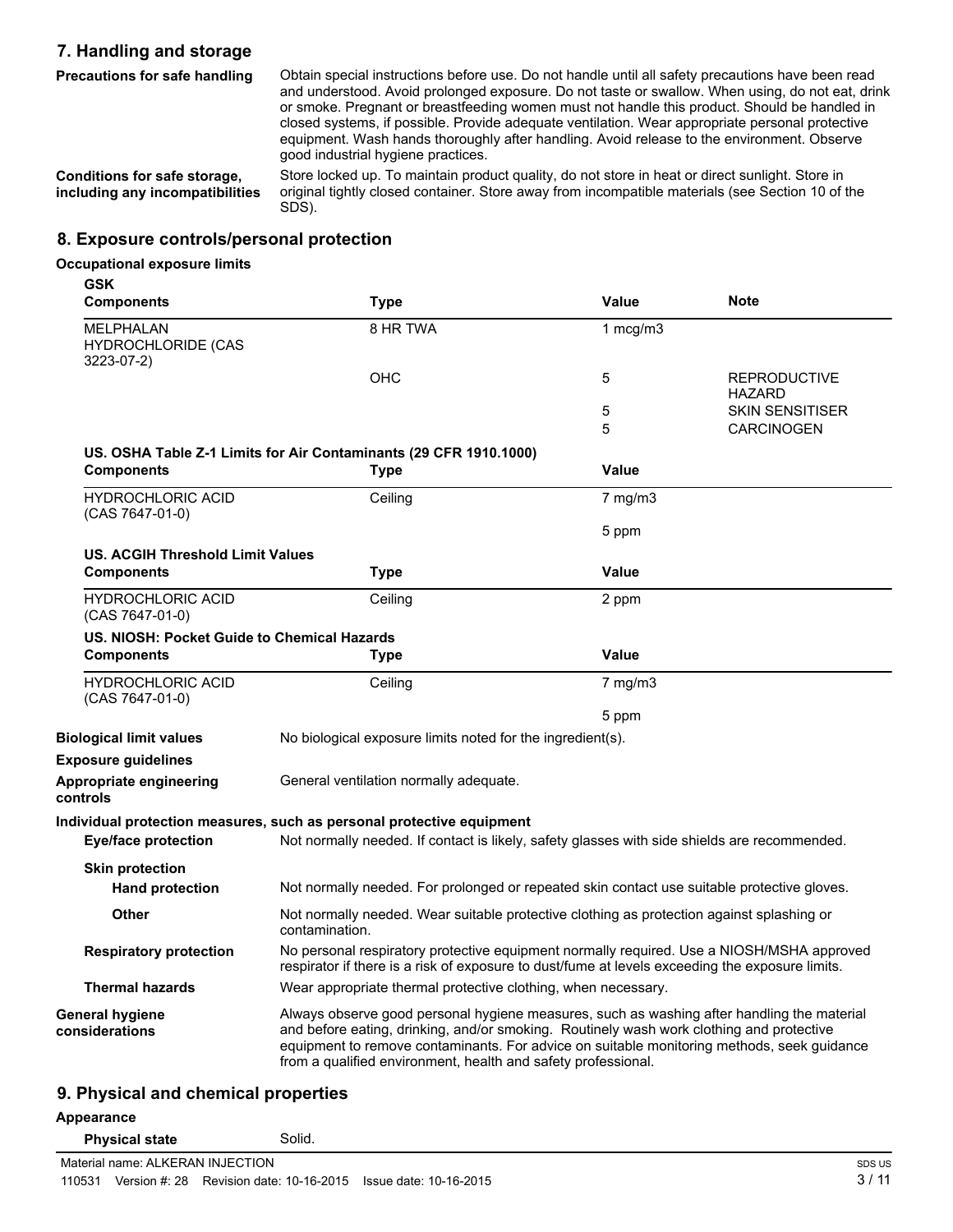| <b>Form</b>                                         | Vial. Freeze dried powder.<br>and<br>Vial. Diluent.                                           |
|-----------------------------------------------------|-----------------------------------------------------------------------------------------------|
| Color                                               | Not available.                                                                                |
| Odor                                                | Not available.                                                                                |
| <b>Odor threshold</b>                               | Not available.                                                                                |
| рH                                                  | Not available.                                                                                |
| Melting point/freezing point                        | Not available.                                                                                |
| Initial boiling point and boiling<br>range          | Not available.                                                                                |
| <b>Flash point</b>                                  | Not available.                                                                                |
| <b>Evaporation rate</b>                             | Not available.                                                                                |
| Flammability (solid, gas)                           | Not available.                                                                                |
| Upper/lower flammability or explosive limits        |                                                                                               |
| <b>Flammability limit - lower</b><br>(%)            | Not available.                                                                                |
| <b>Flammability limit - upper</b><br>(%)            | Not available.                                                                                |
| Explosive limit - lower (%)                         | Not available.                                                                                |
| Explosive limit - upper (%)                         | Not available.                                                                                |
| Vapor pressure                                      | Not available.                                                                                |
| <b>Vapor density</b>                                | Not available.                                                                                |
| <b>Relative density</b>                             | Not available.                                                                                |
| Solubility(ies)                                     |                                                                                               |
| Solubility (water)                                  | Not available.                                                                                |
| <b>Partition coefficient</b><br>(n-octanol/water)   | Not available.                                                                                |
| <b>Auto-ignition temperature</b>                    | Not available.                                                                                |
| <b>Decomposition temperature</b>                    | Not available.                                                                                |
| <b>Viscosity</b>                                    | Not available.                                                                                |
| 10. Stability and reactivity                        |                                                                                               |
| <b>Reactivity</b>                                   | The product is stable and non-reactive under normal conditions of use, storage and transport. |
| <b>Chemical stability</b>                           | Material is stable under normal conditions.                                                   |
| <b>Possibility of hazardous</b><br><b>reactions</b> | No dangerous reaction known under conditions of normal use.                                   |

| .                                          |                                                                                                         |
|--------------------------------------------|---------------------------------------------------------------------------------------------------------|
| <b>Conditions to avoid</b>                 | Contact with incompatible materials.                                                                    |
| Incompatible materials                     | Peroxides, Phenols,                                                                                     |
| <b>Hazardous decomposition</b><br>products | None known. Irritating and/or toxic fumes and gases may be emitted upon the product's<br>decomposition. |

## **11. Toxicological information**

## **Information on likely routes of exposure**

| <b>Inhalation</b>                                                                  | Under normal conditions of intended use, this material is not expected to be an inhalation hazard.                                                                       |
|------------------------------------------------------------------------------------|--------------------------------------------------------------------------------------------------------------------------------------------------------------------------|
| <b>Skin contact</b>                                                                | Health injuries are not known or expected under normal use.                                                                                                              |
| Eye contact                                                                        | Health injuries are not known or expected under normal use.                                                                                                              |
| Ingestion                                                                          | Health injuries are not known or expected under normal use. Very toxic if swallowed. However,<br>ingestion is not likely to be a primary route of occupational exposure. |
| Symptoms related to the<br>physical, chemical and<br>toxicological characteristics | Nausea, vomiting., Accidental exposure or contact might produce: symptoms of hypersensitivity<br>(such as skin rash, hives, itching), anaemia, diarrhoea.                |
| Information on toxicological effects                                               |                                                                                                                                                                          |
|                                                                                    |                                                                                                                                                                          |

Acute toxicity **Acute toxicity Health injuries are not known or expected under normal use.**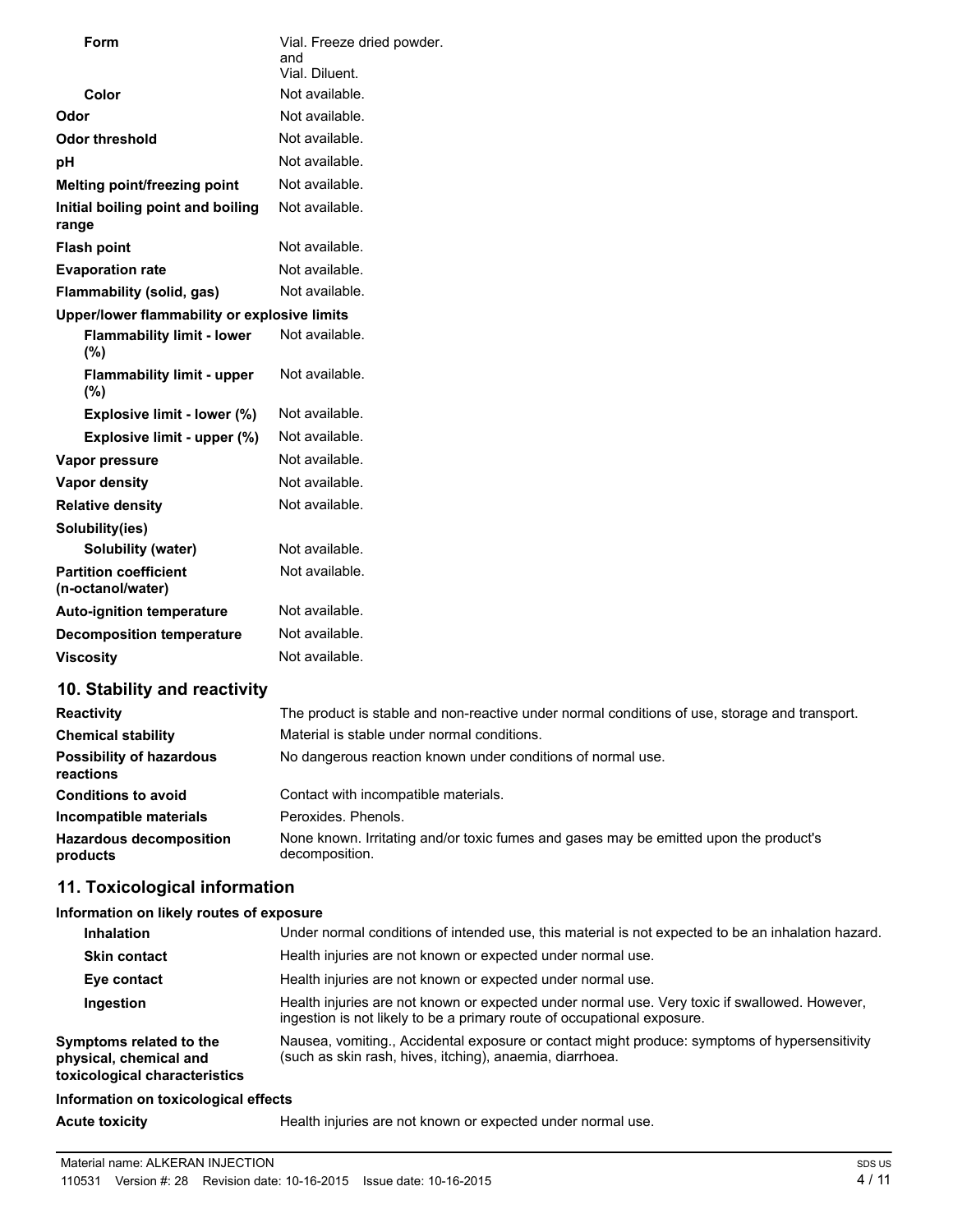| <b>Components</b>                                   | <b>Species</b>                                                               | <b>Test Results</b>                                                        |
|-----------------------------------------------------|------------------------------------------------------------------------------|----------------------------------------------------------------------------|
| HYDROCHLORIC ACID (CAS 7647-01-0)                   |                                                                              |                                                                            |
| <b>Acute</b>                                        |                                                                              |                                                                            |
| <b>Inhalation</b>                                   |                                                                              |                                                                            |
| <b>LC50</b>                                         | Mouse                                                                        | 1108 ppm, 1 Hours                                                          |
|                                                     | Rat                                                                          | 3124 ppm, 1 Hours                                                          |
| LCL <sub>0</sub>                                    | Guinea pig                                                                   | 4416 ppm, 30 minutes                                                       |
|                                                     | Human                                                                        | 3000 ppb, 5 minutes                                                        |
|                                                     |                                                                              | 1300 ppm, 30 minutes                                                       |
|                                                     | Rabbit                                                                       | 4416 ppm, 30 minutes                                                       |
| <b>NOEL</b>                                         | Human                                                                        | <= 1.8 ppm, 45 minutes No effect on<br>respiratory function in asthmatics. |
| Oral                                                |                                                                              |                                                                            |
| LD50                                                | Rabbit                                                                       | 900 mg/kg                                                                  |
|                                                     | Rat                                                                          | 700 mg/kg                                                                  |
| <b>Chronic</b>                                      |                                                                              |                                                                            |
| Inhalation                                          |                                                                              |                                                                            |
| LOAEL                                               | Rat                                                                          | 10 ppm, 128 weeks                                                          |
| <b>Subacute</b>                                     |                                                                              |                                                                            |
| Oral<br>LD                                          | Rat                                                                          | 34.1 mg/kg/day, 9 weeks                                                    |
|                                                     |                                                                              |                                                                            |
| <b>LOEL</b>                                         | Rat                                                                          | 10.2 mg/kg/day, 9 weeks                                                    |
| <b>Subchronic</b>                                   |                                                                              |                                                                            |
| Inhalation<br>LOEC                                  | Rat                                                                          | 10 ppm, 3 months Inflammation of lips and                                  |
|                                                     |                                                                              | nasal cavity.                                                              |
| <b>NOAEC</b>                                        | Rat                                                                          | 20 ppm, 3 months                                                           |
| MELPHALAN HYDROCHLORIDE (CAS 3223-07-2)             |                                                                              |                                                                            |
| <u>Acute</u>                                        |                                                                              |                                                                            |
| Oral<br>LD50                                        | Rat                                                                          | 4.7 mg/kg                                                                  |
| POLYVINYLPYRROLIDONE (CAS 9003-39-8)                |                                                                              |                                                                            |
| <b>Acute</b>                                        |                                                                              |                                                                            |
| Oral                                                |                                                                              |                                                                            |
| LD50                                                | Rat                                                                          | > 5000 mg/kg                                                               |
|                                                     |                                                                              |                                                                            |
| <b>Skin corrosion/irritation</b>                    | * Estimates for product may be based on additional component data not shown. | Health injuries are not known or expected under normal use.                |
| <b>Corrosivity</b>                                  |                                                                              | Literature search                                                          |
| MELPHALAN HYDROCHLORIDE<br><b>HYDROCHLORIC ACID</b> |                                                                              | Result: Mild irritant<br>OECD 404<br>Result: Corrosive                     |
|                                                     |                                                                              | Species: Rabbit<br><b>Test Duration: 1 Hours</b>                           |
| Serious eye damage/eye<br>irritation                |                                                                              | Health injuries are not known or expected under normal use.                |
| Eye                                                 |                                                                              |                                                                            |
| <b>HYDROCHLORIC ACID</b>                            |                                                                              | OECD 405<br>Result: Corrosive effects/irritation<br>Species: Rabbit        |
| MELPHALAN HYDROCHLORIDE                             |                                                                              | Read across<br>Result: Mild irritant                                       |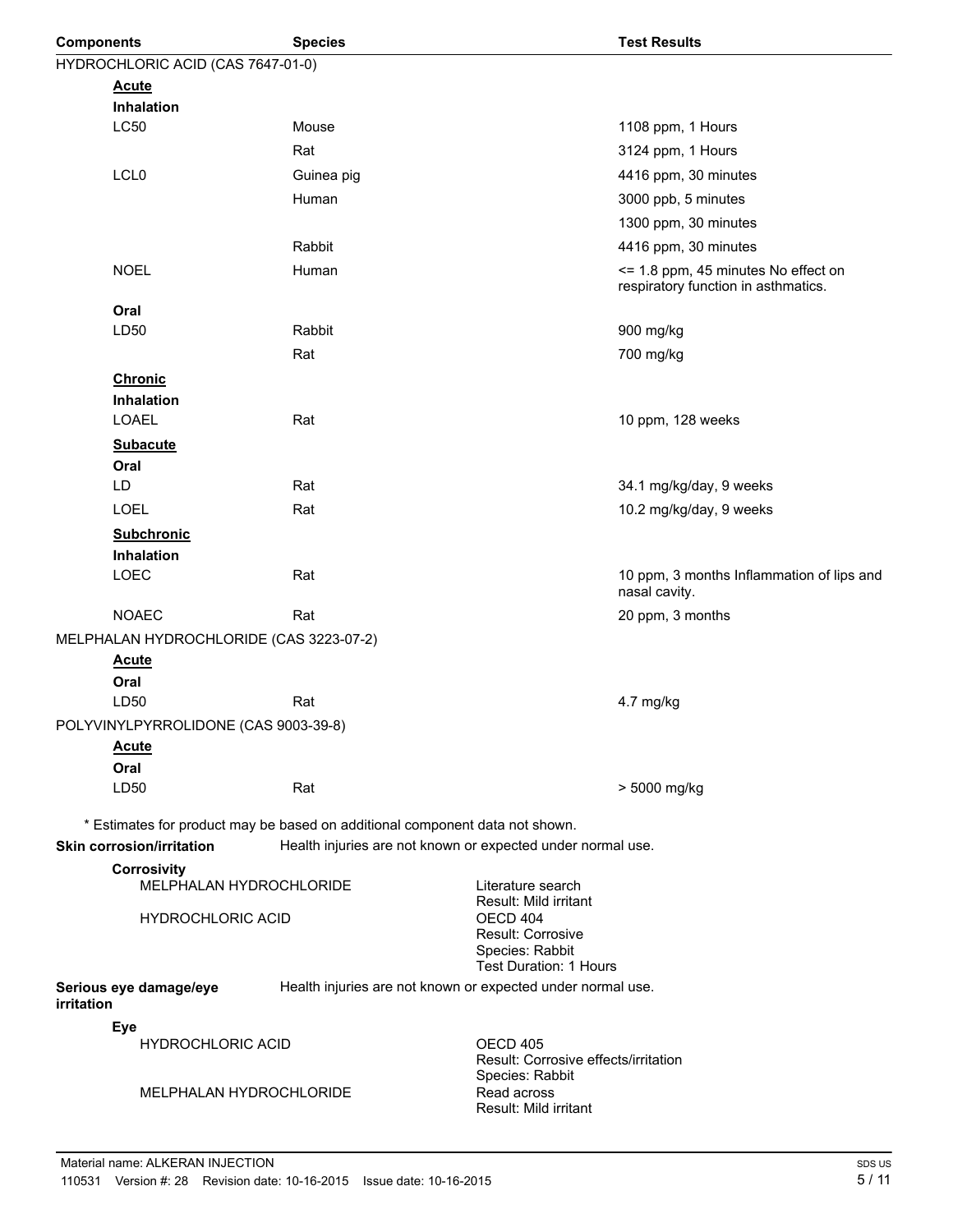| Respiratory or skin sensitization                                                                                                           |                                                                                                    |                                                                                                                            |
|---------------------------------------------------------------------------------------------------------------------------------------------|----------------------------------------------------------------------------------------------------|----------------------------------------------------------------------------------------------------------------------------|
| <b>Respiratory sensitization</b>                                                                                                            | Under normal conditions of intended use, this material is not expected to be an inhalation hazard. |                                                                                                                            |
| <b>Skin sensitization</b>                                                                                                                   | Health injuries are not known or expected under normal use.                                        |                                                                                                                            |
| <b>Sensitization</b>                                                                                                                        |                                                                                                    |                                                                                                                            |
| MELPHALAN HYDROCHLORIDE                                                                                                                     |                                                                                                    | Read across<br><b>Result: Positive</b>                                                                                     |
| Germ cell mutagenicity                                                                                                                      | produced genotoxicity in laboratory tests.                                                         | Not expected to be genotoxic under occupational exposure conditions. Contains components that                              |
| <b>Mutagenicity</b>                                                                                                                         |                                                                                                    |                                                                                                                            |
| <b>HYDROCHLORIC ACID</b>                                                                                                                    |                                                                                                    | <= 10 mmol/L Chromosomal Aberration Assay In Vitro, CHO<br>cells, IUCLID<br>Result: Positive                               |
| MELPHALAN HYDROCHLORIDE                                                                                                                     |                                                                                                    | Ames<br><b>Result: Positive</b>                                                                                            |
| <b>HYDROCHLORIC ACID</b>                                                                                                                    |                                                                                                    | Ames, IUCLID                                                                                                               |
| MELPHALAN HYDROCHLORIDE                                                                                                                     |                                                                                                    | Result: Negative<br>Cytogenetic Analysis In Vivo<br><b>Result: Positive</b>                                                |
| <b>HYDROCHLORIC ACID</b>                                                                                                                    |                                                                                                    | E coli Pol-A repair assay, IUCLID<br>Result: Negative                                                                      |
|                                                                                                                                             |                                                                                                    | L5178Y mouse lymphoma thymidine kinase locus assay,<br><b>IUCLID</b><br>Result: Negative                                   |
| MELPHALAN HYDROCHLORIDE                                                                                                                     |                                                                                                    | Mouse Lymphoma Cell (L5178Y) Mutation Assay<br><b>Result: Positive</b>                                                     |
| <b>HYDROCHLORIC ACID</b>                                                                                                                    |                                                                                                    | Yeast Mutation Assay, IUCLID<br>Result: Negative                                                                           |
| Carcinogenicity                                                                                                                             |                                                                                                    | Carcinogenic effects are not expected as a result of occupational exposure.                                                |
| <b>HYDROCHLORIC ACID</b>                                                                                                                    |                                                                                                    | 10 ppm Inhalation                                                                                                          |
|                                                                                                                                             |                                                                                                    | Result: Negative<br>Species: Rat                                                                                           |
|                                                                                                                                             |                                                                                                    | Observation Period: 128 months                                                                                             |
|                                                                                                                                             |                                                                                                    | Notes: IUCLID                                                                                                              |
| MELPHALAN HYDROCHLORIDE                                                                                                                     |                                                                                                    | Clinical observation<br><b>Result: Positive</b>                                                                            |
|                                                                                                                                             |                                                                                                    | Species: Human                                                                                                             |
|                                                                                                                                             |                                                                                                    | Clinical observation                                                                                                       |
|                                                                                                                                             |                                                                                                    | <b>Result: Positive</b><br>Species: Mouse                                                                                  |
|                                                                                                                                             |                                                                                                    |                                                                                                                            |
|                                                                                                                                             | IARC Monographs. Overall Evaluation of Carcinogenicity                                             | 3 Not classifiable as to carcinogenicity to humans.                                                                        |
| HYDROCHLORIC ACID (CAS 7647-01-0)<br>POLYVINYLPYRROLIDONE (CAS 9003-39-8)<br>OSHA Specifically Regulated Substances (29 CFR 1910.1001-1050) |                                                                                                    | 3 Not classifiable as to carcinogenicity to humans.                                                                        |
| Not listed.                                                                                                                                 |                                                                                                    |                                                                                                                            |
| Not available.                                                                                                                              | US. National Toxicology Program (NTP) Report on Carcinogens                                        |                                                                                                                            |
| <b>Reproductive toxicity</b>                                                                                                                |                                                                                                    | Components in this product have been shown to cause birth defects and reproductive disorders in                            |
|                                                                                                                                             | expected under normal use.                                                                         | laboratory animals. May damage fertility or the unborn child. Health injuries are not known or                             |
| <b>Reproductivity</b>                                                                                                                       |                                                                                                    |                                                                                                                            |
| <b>HYDROCHLORIC ACID</b>                                                                                                                    |                                                                                                    | 302 ppm Embryo-foetal development, IUCLID<br>Result: Maternal toxicity, resorptions, foetal malformations.<br>Species: Rat |
| MELPHALAN HYDROCHLORIDE                                                                                                                     |                                                                                                    | Fertility/foetal development<br>Result: Positive                                                                           |
| Specific target organ toxicity -<br>single exposure                                                                                         | Not assigned.                                                                                      |                                                                                                                            |
| <b>HYDROCHLORIC ACID</b>                                                                                                                    |                                                                                                    | Result: Respiratory irritation/corrosion.                                                                                  |
| Specific target organ toxicity -<br>repeated exposure                                                                                       |                                                                                                    | May cause damage to organs through prolonged or repeated exposure.                                                         |
| MELPHALAN HYDROCHLORIDE                                                                                                                     |                                                                                                    | Pharmacological effects.<br>Organ: Blood cell formation and bone marrow, gastro-intestinal<br>tract.                       |
|                                                                                                                                             |                                                                                                    |                                                                                                                            |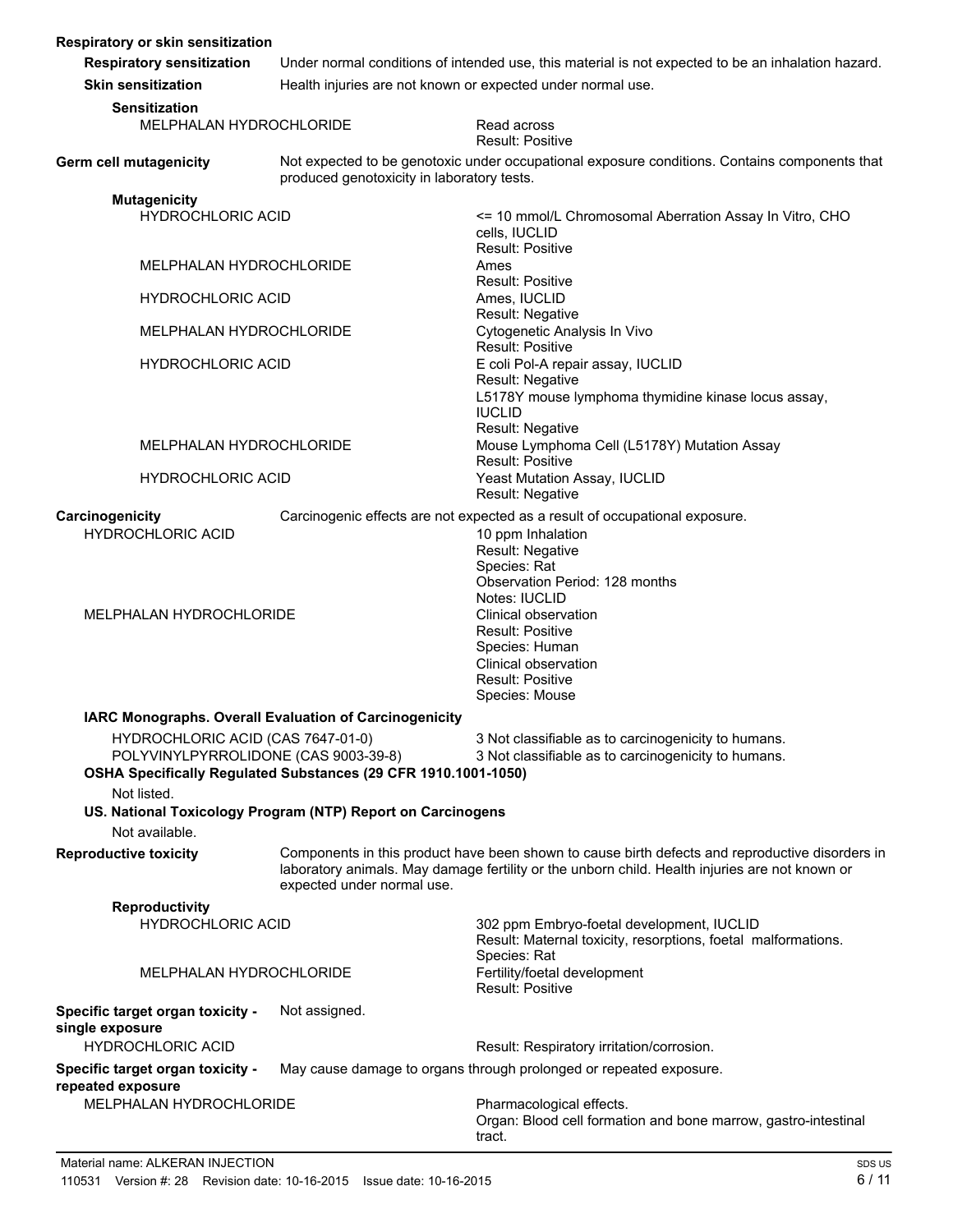| <b>Aspiration hazard</b>   | Not likely, due to the form of the product.                                                                                                              |
|----------------------------|----------------------------------------------------------------------------------------------------------------------------------------------------------|
| <b>Chronic effects</b>     | May cause damage to organs through prolonged or repeated exposure. Prolonged inhalation may<br>be harmful. Prolonged exposure may cause chronic effects. |
| <b>Further information</b> | Caution - Potent pharmaceutical agent. Occupational exposure to the substance or mixture may<br>cause adverse effects.                                   |

## **12. Ecological information**

**Ecotoxicity** Contains a substance which causes risk of hazardous effects to the environment.

| <b>Components</b>                                                                                                                                                                                                                      |                                                                               | <b>Species</b>             |                                                                                 | <b>Test Results</b>                                                                         |  |  |
|----------------------------------------------------------------------------------------------------------------------------------------------------------------------------------------------------------------------------------------|-------------------------------------------------------------------------------|----------------------------|---------------------------------------------------------------------------------|---------------------------------------------------------------------------------------------|--|--|
| MELPHALAN HYDROCHLORIDE (CAS 3223-07-2)                                                                                                                                                                                                |                                                                               |                            |                                                                                 |                                                                                             |  |  |
| Acute                                                                                                                                                                                                                                  |                                                                               |                            |                                                                                 |                                                                                             |  |  |
|                                                                                                                                                                                                                                        | <b>IC50</b>                                                                   | Activated sludge           |                                                                                 | $> 112$ mg/l, 3 hours                                                                       |  |  |
| <b>Aquatic</b>                                                                                                                                                                                                                         |                                                                               |                            |                                                                                 |                                                                                             |  |  |
| Acute                                                                                                                                                                                                                                  |                                                                               |                            |                                                                                 |                                                                                             |  |  |
| Crustacea                                                                                                                                                                                                                              | EC50                                                                          | Water flea (Daphnia magna) |                                                                                 | > 11 mg/l, 48 hours                                                                         |  |  |
| POLYVINYLPYRROLIDONE (CAS 9003-39-8)                                                                                                                                                                                                   |                                                                               |                            |                                                                                 |                                                                                             |  |  |
| Acute                                                                                                                                                                                                                                  |                                                                               |                            |                                                                                 |                                                                                             |  |  |
|                                                                                                                                                                                                                                        | <b>IC50</b>                                                                   | Activated sludge           |                                                                                 | > 1000 mg/l, 3 hours Static test                                                            |  |  |
| <b>Aquatic</b>                                                                                                                                                                                                                         |                                                                               |                            |                                                                                 |                                                                                             |  |  |
| Acute                                                                                                                                                                                                                                  |                                                                               |                            |                                                                                 |                                                                                             |  |  |
| Crustacea                                                                                                                                                                                                                              | EC50                                                                          | Water flea (Daphnia magna) |                                                                                 | 84 mg/l, 48 hours Static test                                                               |  |  |
|                                                                                                                                                                                                                                        | <b>NOEC</b>                                                                   | Water flea (Daphnia magna) |                                                                                 | 32 mg/l, 48 hours Static test                                                               |  |  |
| Persistence and degradability<br><b>Hydrolysis</b><br>Half-life (Hydrolysis-acidic)<br>MELPHALAN HYDROCHLORIDE<br>Half-life (Hydrolysis-basic)<br>MELPHALAN HYDROCHLORIDE<br>Half-life (Hydrolysis-neutral)<br>MELPHALAN HYDROCHLORIDE |                                                                               |                            | 4.9 Hours, pH 5 Buffer Solution<br>3.9 Hours<br>4.9 Hours, pH 7 Buffer Solution |                                                                                             |  |  |
| <b>Biodegradability</b>                                                                                                                                                                                                                | Percent degradation (Aerobic biodegradation-inherent)<br>POLYVINYLPYRROLIDONE |                            |                                                                                 | 0 %, 28 days Modified MITI test, Activated sludge                                           |  |  |
| <b>Bioaccumulative potential</b>                                                                                                                                                                                                       |                                                                               |                            |                                                                                 |                                                                                             |  |  |
| <b>Bioconcentration factor (BCF)</b><br><b>MELPHALAN HYDROCHLORIDE</b><br><b>Mobility in soil</b>                                                                                                                                      | Not available.                                                                |                            | 1 Estimated                                                                     |                                                                                             |  |  |
| <b>Mobility in general</b>                                                                                                                                                                                                             |                                                                               |                            |                                                                                 |                                                                                             |  |  |
| <b>Volatility</b><br>Henry's law<br>MELPHALAN HYDROCHLORIDE                                                                                                                                                                            |                                                                               |                            | 0 atm m^3/mol, 25 C Estimated                                                   |                                                                                             |  |  |
| <b>Distribution</b><br>Octanol/water distribution coefficient log DOW<br>MELPHALAN HYDROCHLORIDE                                                                                                                                       |                                                                               |                            | $-0.52$ , pH $7.4$                                                              |                                                                                             |  |  |
| Other adverse effects                                                                                                                                                                                                                  | Not available.                                                                |                            |                                                                                 |                                                                                             |  |  |
| 13. Disposal considerations                                                                                                                                                                                                            |                                                                               |                            |                                                                                 |                                                                                             |  |  |
| <b>Disposal instructions</b>                                                                                                                                                                                                           |                                                                               |                            |                                                                                 | Collect and reclaim or dispose in sealed containers at licensed waste disposal site. Do not |  |  |
|                                                                                                                                                                                                                                        |                                                                               |                            |                                                                                 |                                                                                             |  |  |

| PIODOOGI 1110GI GOGIOIIO   | <u>oonool aha roolami or alopooo in oodiod ooritamoro al hooriood maolo alopoodi olto. Do riol</u><br>discharge into drains, water courses or onto the ground. Dispose in accordance with all applicable<br>regulations. |
|----------------------------|--------------------------------------------------------------------------------------------------------------------------------------------------------------------------------------------------------------------------|
| Local disposal regulations | Dispose in accordance with all applicable regulations.                                                                                                                                                                   |
| Hazardous waste code       | The waste code should be assigned in discussion between the user, the producer and the waste<br>disposal company.                                                                                                        |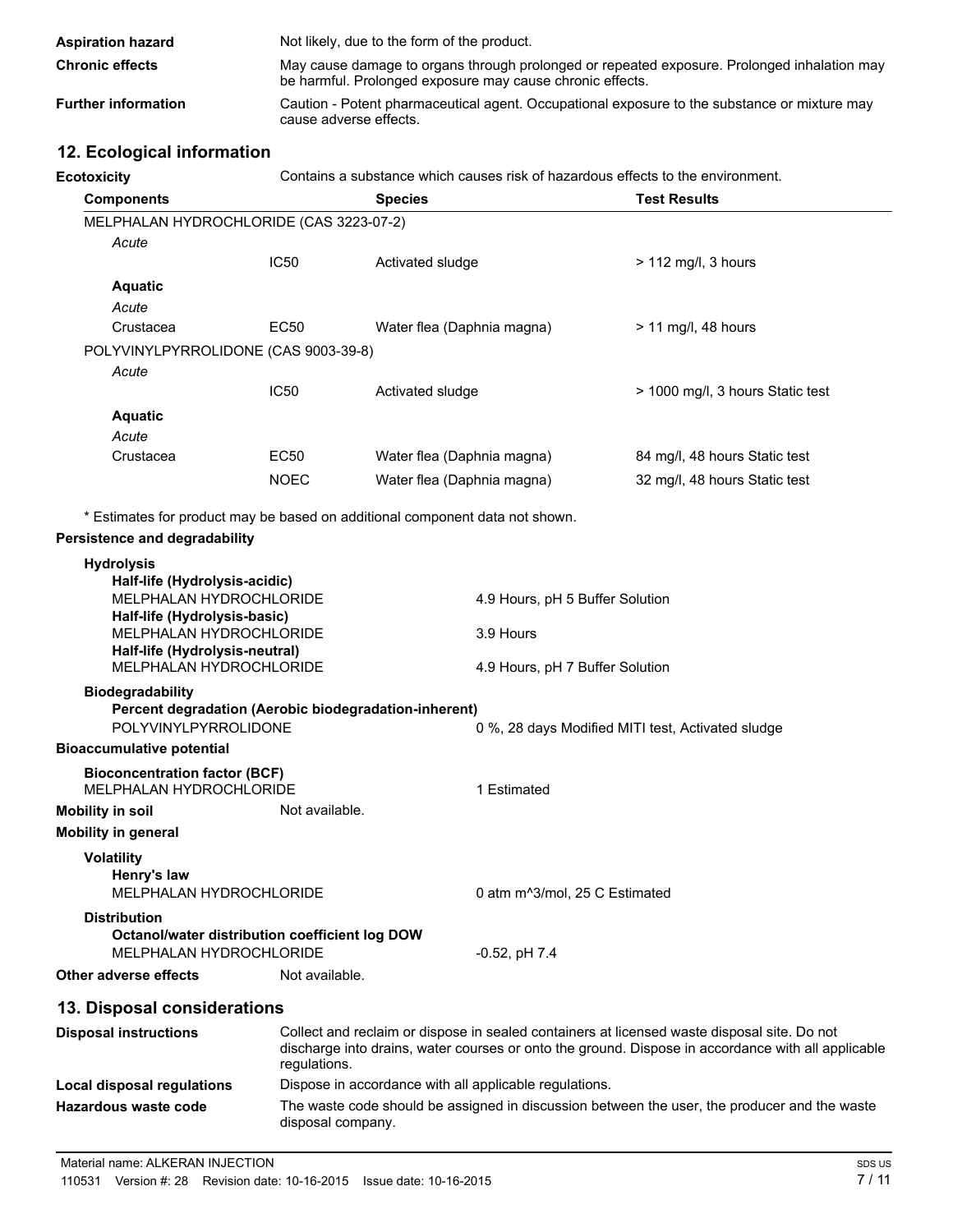| Waste from residues / unused<br>products | Dispose of in accordance with local regulations. Empty containers or liners may retain some<br>product residues. This material and its container must be disposed of in a safe manner (see:<br>Disposal instructions). Avoid discharge into water courses or onto the ground. |
|------------------------------------------|-------------------------------------------------------------------------------------------------------------------------------------------------------------------------------------------------------------------------------------------------------------------------------|
| Contaminated packaging                   | Since emptied containers may retain product residue, follow label warnings even after container is<br>emptied. Empty containers should be taken to an approved waste handling site for recycling or<br>disposal.                                                              |

## **14. Transport information**

| <b>DOT</b>                                  |                                                          |
|---------------------------------------------|----------------------------------------------------------|
| UN number                                   | <b>UN3249</b>                                            |
| UN proper shipping name                     | Medicine, solid, toxic, n.o.s. (MELPHALAN HYDROCHLORIDE) |
| <b>Transport hazard class(es)</b>           |                                                          |
| <b>Class</b>                                | 6.1(PGI, II)                                             |
| <b>Subsidiary risk</b>                      | $\overline{\phantom{a}}$                                 |
| Label(s)                                    | 6.1                                                      |
| <b>Packing group</b>                        | $\mathbf{H}$                                             |
| Special precautions for user Not available. |                                                          |
| <b>Special provisions</b>                   | T3, TP33                                                 |
| <b>Packaging exceptions</b>                 | 153                                                      |
| Packaging non bulk                          | 212                                                      |
| Packaging bulk                              | 242                                                      |
| <b>IATA</b>                                 |                                                          |
|                                             |                                                          |
| <b>UN number</b>                            | <b>UN3249</b>                                            |
| UN proper shipping name                     | Medicine, solid, toxic, n.o.s. (MELPHALAN HYDROCHLORIDE) |
| <b>Transport hazard class(es)</b>           | 6.1(PGI, II)                                             |
| <b>Subsidiary class(es)</b>                 |                                                          |
| Packaging group                             | $\mathbf{H}$                                             |
| <b>Environmental hazards</b>                | No.                                                      |
| Labels required                             | 6.1                                                      |
| <b>ERG Code</b>                             | 6L                                                       |
| Special precautions for user Not available. |                                                          |
| <b>Other information</b>                    |                                                          |
| <b>Cargo aircraft only</b>                  | Allowed with restrictions.                               |
| Passenger & cargo                           | Allowed with restrictions.                               |
| <b>IMDG</b>                                 |                                                          |
| <b>UN number</b>                            | <b>UN3249</b>                                            |
| UN proper shipping name                     | MEDICINE, SOLID, TOXIC, N.O.S. (MELPHALAN HYDROCHLORIDE) |
| <b>Transport hazard class(es)</b>           |                                                          |
| <b>Class</b>                                | 6.1(PGI, II)                                             |
| <b>Subsidiary risk</b>                      | $\overline{a}$                                           |
| Label(s)                                    | 6.1                                                      |
| <b>Packing group</b>                        | $\mathbf{H}$                                             |
| <b>Environmental hazards</b>                |                                                          |
| <b>Marine pollutant</b>                     | No.                                                      |
| EmS                                         | F-A, S-A                                                 |
| Special precautions for user Not available. |                                                          |
| Transport in bulk according to              | Not applicable.                                          |
| Annex II of MARPOL 73/78 and                |                                                          |
| the IBC Code                                |                                                          |
| <b>DOT</b>                                  |                                                          |
| TOXIC<br>6                                  |                                                          |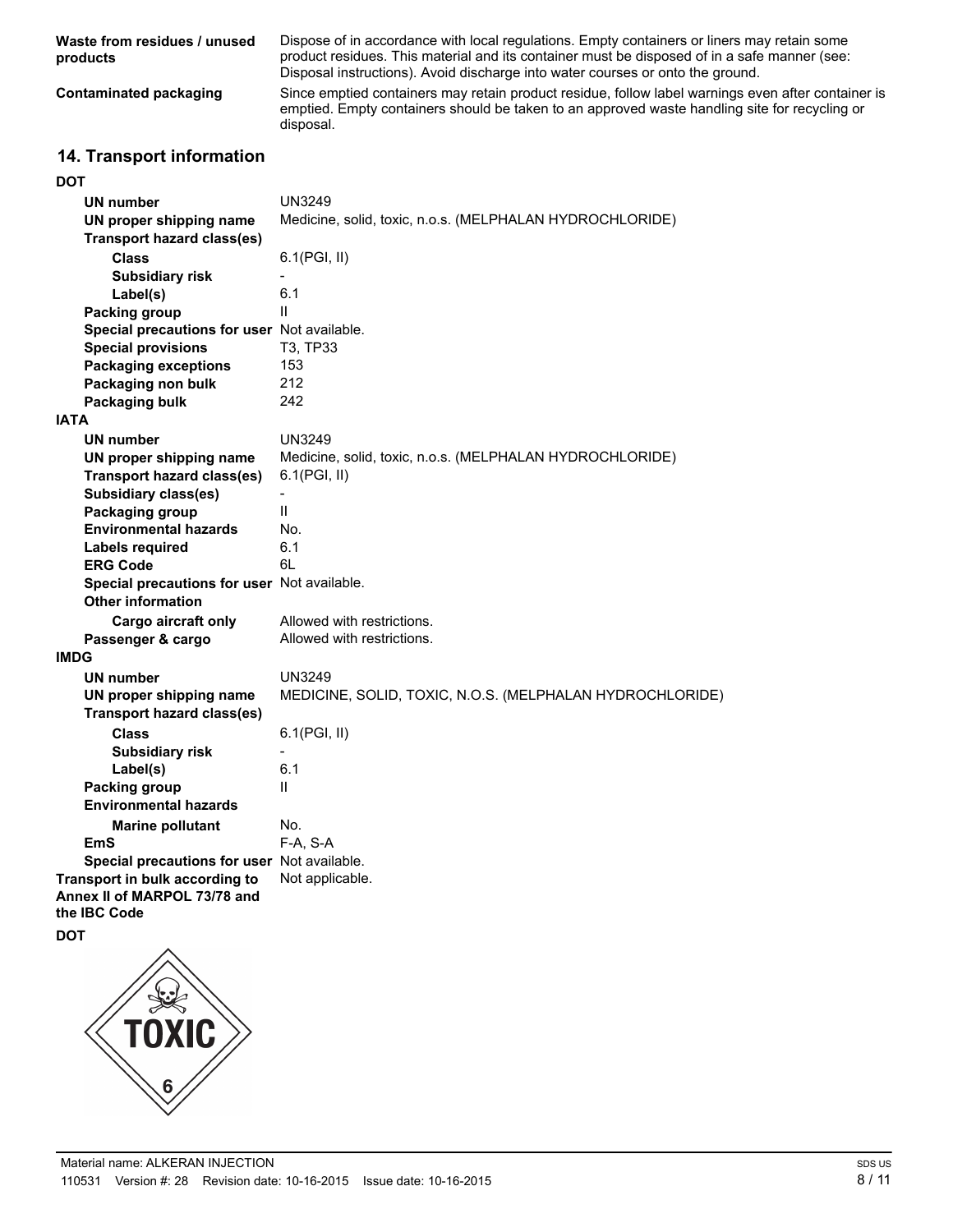

**General information**

Classifications are for the material when offered for transport as fully regulated. Depending on the specific transport details (Ship-From/Ship To locations, quantities being shipped, type of packaging and mode of transport) it may be possible to ship this material in a manner other than fully regulated. (One example is IATA Limited or Excepted Quantity. There are others.) Be sure to review all regulatory agency packaging instructions and special provisions, referenced in this section, to identify options applicable to the specifics of your shipment.

## **15. Regulatory information**

| <b>10. Regulatory information</b>                                                       |                                                |                        |                   |                                                                                                         |                                   |
|-----------------------------------------------------------------------------------------|------------------------------------------------|------------------------|-------------------|---------------------------------------------------------------------------------------------------------|-----------------------------------|
| <b>US federal regulations</b>                                                           |                                                |                        |                   |                                                                                                         |                                   |
| TSCA Section 12(b) Export Notification (40 CFR 707, Subpt. D)                           |                                                |                        |                   |                                                                                                         |                                   |
| Not regulated.                                                                          |                                                |                        |                   |                                                                                                         |                                   |
| <b>CERCLA Hazardous Substance List (40 CFR 302.4)</b>                                   |                                                |                        |                   |                                                                                                         |                                   |
| HYDROCHLORIC ACID (CAS 7647-01-0)                                                       |                                                |                        | Listed.           |                                                                                                         |                                   |
| <b>SARA 304 Emergency release notification</b>                                          |                                                |                        |                   |                                                                                                         |                                   |
|                                                                                         | HYDROCHLORIC ACID (CAS 7647-01-0)              |                        | 5000 LBS          |                                                                                                         |                                   |
| OSHA Specifically Regulated Substances (29 CFR 1910.1001-1050)<br>Not listed.           |                                                |                        |                   |                                                                                                         |                                   |
|                                                                                         |                                                |                        |                   |                                                                                                         |                                   |
| Superfund Amendments and Reauthorization Act of 1986 (SARA)<br><b>Hazard categories</b> |                                                | Immediate Hazard - Yes |                   |                                                                                                         |                                   |
|                                                                                         | Delayed Hazard - Yes                           |                        |                   |                                                                                                         |                                   |
|                                                                                         | Fire Hazard - Yes                              |                        |                   |                                                                                                         |                                   |
|                                                                                         | Pressure Hazard - No<br>Reactivity Hazard - No |                        |                   |                                                                                                         |                                   |
| <b>SARA 302 Extremely hazardous substance</b>                                           |                                                |                        |                   |                                                                                                         |                                   |
| <b>Chemical name</b>                                                                    | <b>CAS number</b>                              | Reportable             | <b>Threshold</b>  | <b>Threshold</b>                                                                                        | <b>Threshold</b>                  |
|                                                                                         |                                                | quantity               | planning quantity | planning quantity,<br>lower value                                                                       | planning quantity,<br>upper value |
| <b>HYDROCHLORIC</b><br><b>ACID</b>                                                      | 7647-01-0                                      | 5000                   | 500 lbs           |                                                                                                         |                                   |
| SARA 311/312 Hazardous<br>chemical                                                      | No                                             |                        |                   |                                                                                                         |                                   |
| SARA 313 (TRI reporting)<br>Not regulated.                                              |                                                |                        |                   |                                                                                                         |                                   |
| Other federal regulations                                                               |                                                |                        |                   |                                                                                                         |                                   |
| Clean Air Act (CAA) Section 112 Hazardous Air Pollutants (HAPs) List                    |                                                |                        |                   |                                                                                                         |                                   |
|                                                                                         | HYDROCHLORIC ACID (CAS 7647-01-0)              |                        |                   |                                                                                                         |                                   |
| Clean Air Act (CAA) Section 112(r) Accidental Release Prevention (40 CFR 68.130)        |                                                |                        |                   |                                                                                                         |                                   |
|                                                                                         | HYDROCHLORIC ACID (CAS 7647-01-0)              |                        |                   |                                                                                                         |                                   |
| <b>Safe Drinking Water Act</b><br>(SDWA)                                                | Not regulated.                                 |                        |                   |                                                                                                         |                                   |
|                                                                                         |                                                |                        |                   | Drug Enforcement Administration (DEA). List 2, Essential Chemicals (21 CFR 1310.02(b) and 1310.04(f)(2) |                                   |
|                                                                                         | HYDROCHLORIC ACID (CAS 7647-01-0)              |                        |                   |                                                                                                         |                                   |
| <b>DEA Essential Chemical Code Number</b>                                               |                                                |                        |                   |                                                                                                         |                                   |
|                                                                                         | HYDROCHLORIC ACID (CAS 7647-01-0)              |                        | 6545              |                                                                                                         |                                   |
|                                                                                         |                                                |                        |                   | Drug Enforcement Administration (DEA). List 1 & 2 Exempt Chemical Mixtures (21 CFR 1310.12(c))          |                                   |
|                                                                                         | HYDROCHLORIC ACID (CAS 7647-01-0)              |                        | 20 %WV            |                                                                                                         |                                   |
| <b>DEA Exempt Chemical Mixtures Code Number</b>                                         |                                                |                        |                   |                                                                                                         |                                   |
|                                                                                         | HYDROCHLORIC ACID (CAS 7647-01-0)              |                        | 6545              |                                                                                                         |                                   |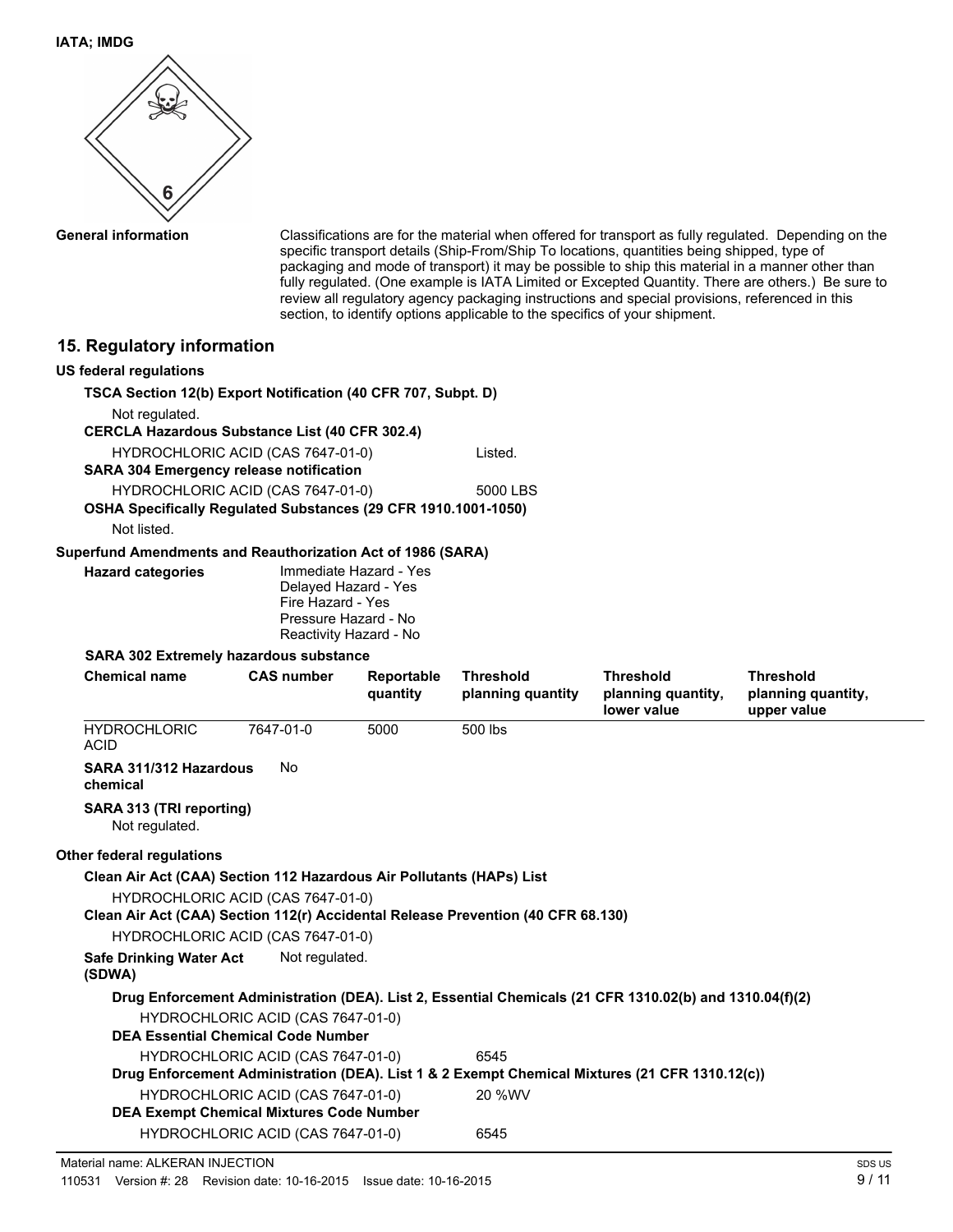#### **US state regulations**

- **US. California Controlled Substances. CA Department of Justice (California Health and Safety Code Section 11100)** Not listed.
- **US. California. Candidate Chemicals List. Safer Consumer Products Regulations (Cal. Code Regs, tit. 22, 69502.3, subd. (a))**

HYDROCHLORIC ACID (CAS 7647-01-0)

- **US. Massachusetts RTK Substance List** HYDROCHLORIC ACID (CAS 7647-01-0)
- **US. New Jersey Worker and Community Right-to-Know Act**

HYDROCHLORIC ACID (CAS 7647-01-0)

- **US. Pennsylvania Worker and Community Right-to-Know Law** HYDROCHLORIC ACID (CAS 7647-01-0)
- **US. Rhode Island RTK**

HYDROCHLORIC ACID (CAS 7647-01-0)

#### **US. California Proposition 65**

California Safe Drinking Water and Toxic Enforcement Act of 1986 (Proposition 65): This material is not known to contain any chemicals currently listed as carcinogens or reproductive toxins.

#### **International Inventories**

| Country(s) or region        | Inventory name                                                              | On inventory (yes/no)* |  |  |
|-----------------------------|-----------------------------------------------------------------------------|------------------------|--|--|
| Australia                   | Australian Inventory of Chemical Substances (AICS)                          | No                     |  |  |
| Canada                      | Domestic Substances List (DSL)                                              | No                     |  |  |
| Canada                      | Non-Domestic Substances List (NDSL)                                         |                        |  |  |
| China                       | Inventory of Existing Chemical Substances in China (IECSC)                  | No                     |  |  |
| Europe                      | European Inventory of Existing Commercial Chemical<br>Substances (EINECS)   | No                     |  |  |
| Europe                      | European List of Notified Chemical Substances (ELINCS)                      | No                     |  |  |
| Japan                       | Inventory of Existing and New Chemical Substances (ENCS)                    | No                     |  |  |
| Korea                       | Existing Chemicals List (ECL)                                               | No                     |  |  |
| New Zealand                 | New Zealand Inventory                                                       | No                     |  |  |
| Philippines                 | <b>Philippine Inventory of Chemicals and Chemical Substances</b><br>(PICCS) | No                     |  |  |
| United States & Puerto Rico | Toxic Substances Control Act (TSCA) Inventory                               | No                     |  |  |

\*A "Yes" indicates that all components of this product comply with the inventory requirements administered by the governing country(s) A "No" indicates that one or more components of the product are not listed or exempt from listing on the inventory administered by the governing country(s).

### **16. Other information, including date of preparation or last revision**

| <b>Issue date</b>               | 10-16-2015                                                                                                                                                                                                                                                                                                                                                                                |
|---------------------------------|-------------------------------------------------------------------------------------------------------------------------------------------------------------------------------------------------------------------------------------------------------------------------------------------------------------------------------------------------------------------------------------------|
| <b>Revision date</b>            | 10-16-2015                                                                                                                                                                                                                                                                                                                                                                                |
| <b>Version #</b>                | 28                                                                                                                                                                                                                                                                                                                                                                                        |
| <b>Further information</b>      | HMIS® is a registered trade and service mark of the NPCA.                                                                                                                                                                                                                                                                                                                                 |
| <b>HMIS<sup>®</sup></b> ratings | Health: $2^*$<br>Flammability: 1<br>Physical hazard: 0                                                                                                                                                                                                                                                                                                                                    |
| <b>NFPA ratings</b>             | Health: $2$<br>Flammability: 1<br>Instability: 0                                                                                                                                                                                                                                                                                                                                          |
| <b>References</b>               | <b>GSK Hazard Determination</b>                                                                                                                                                                                                                                                                                                                                                           |
| <b>Disclaimer</b>               | The information and recommendations in this safety data sheet are, to the best of our knowledge,<br>accurate as of the date of issue. Nothing herein shall be deemed to create any warranty, express<br>or implied. It is the responsibility of the user to determine the applicability of this information and<br>the suitability of the material or product for any particular purpose. |